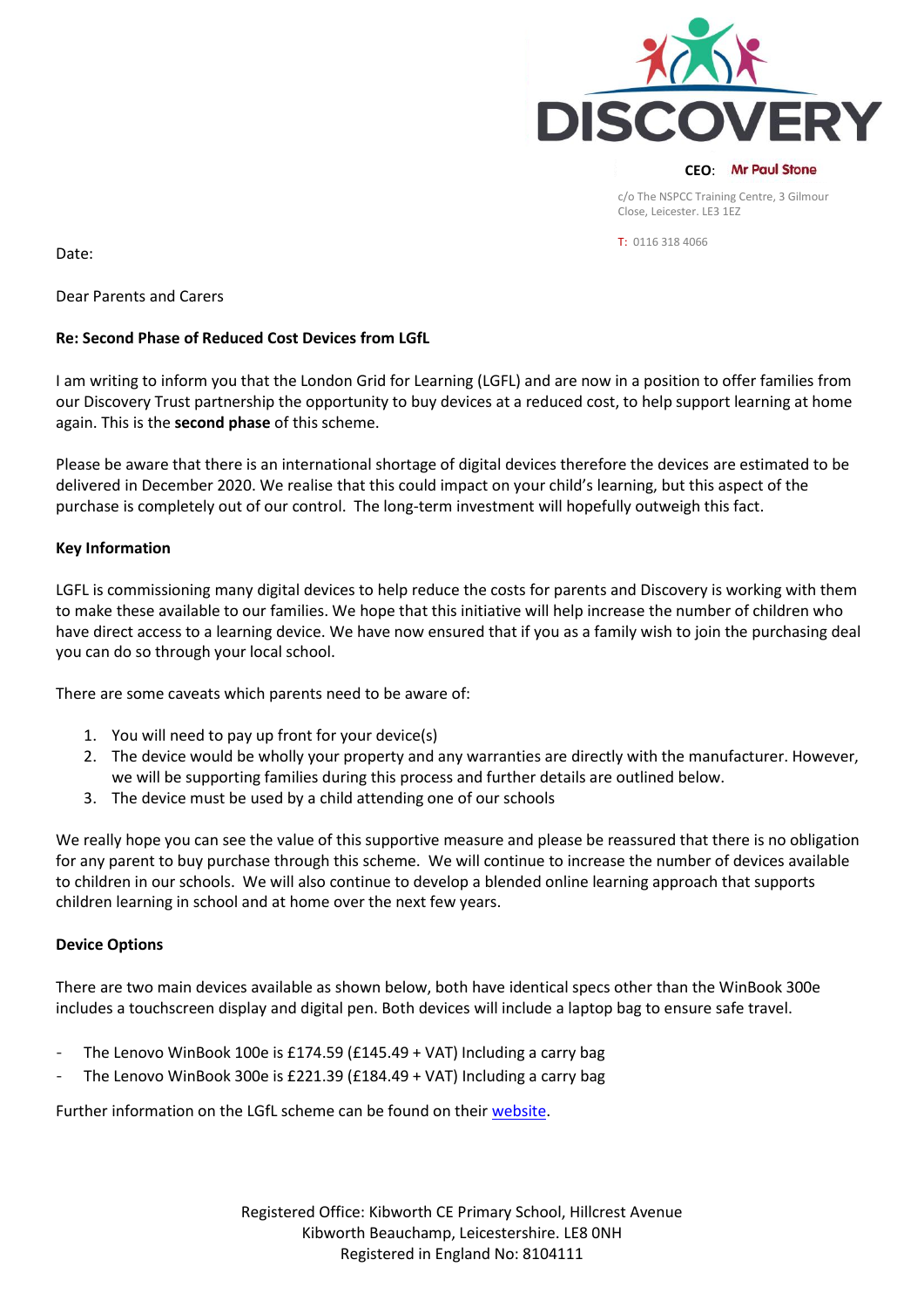

#### Lenovo WinBook 100e

- Screen Size: 11.6"
- Processor: AMD 3015e
- Memory: 4GB Soldered LPDDR4-2400
- Storage: 64GB eMMC 5.1
- Front-Facing HD Camera

## **Recommend Additional Purchases**



#### Lenovo WinBook 300e

- Screen Size: 11.6" (Touchscreen)
- Processor: AMD 3015e
- Memory: 4GB Soldered LPDDR4-2400
- Storage: 64GB eMMC 5.1
- Front-Facing HD Camera

Although not vital, it is recommended that you purchase the two items below to make home learning easier for children. These can be purchased from anywhere, but we have included links to Amazon as an example.

#### - [USB Mouse](https://www.amazon.co.uk/AmazonBasics-3-Button-Optical-Mouse-Black/dp/B005EJH6RW/ref=sr_1_2_sspa?dchild=1&keywords=usb+mouse&qid=1593519554&s=computers&sr=1-2-spons&psc=1&spLa=ZW5jcnlwdGVkUXVhbGlmaWVyPUEyWldORFBPWDNBQ1gwJmVuY3J5cHRlZElkPUEwMjM4MjQxSFZRQVpYUTFBUFNRJmVuY3J5cHRlZEFkSWQ9QTA3OTYzNTQzUkoxQzQ3RjQxRkRJJndpZGdldE5hbWU9c3BfYXRmJmFjdGlvbj1jbGlja1JlZGlyZWN0JmRvTm90TG9nQ2xpY2s9dHJ1ZQ==)

- [Audio Headset](https://www.amazon.co.uk/Hama-PC-Headset-CS-453-Microphone/dp/B00005UPCY/ref=sr_1_13?dchild=1&keywords=headset&qid=1593518557&s=computers&sr=1-13)

We are able to provide additional management options for the devices although this would incur an additional **annual charge** of £15 per device. This would include a Mobile Device Management (MDM) option to ensure the device remains configured correctly and to provide website content filtering.

## **Technical Support**

#### **Your Laptop Warranty**

The laptop comes with a 1-year return to base warranty with the manufacturer itself. Should you have any issues please contact the manufacturer directly. A link to Lenovo's warranty page can be found below.

## <https://pcsupport.lenovo.com/gb/en/warrantylookup#/>

#### **Accessing Support**

We are able to offer support via our helpdesk, this support is intended for supporting the laptops in relation to education use only. To access the helpdesk system, simply emai[l icthelpdesk@discoveryschoolstrust.org.uk](mailto:icthelpdesk@discoveryschoolstrust.org.uk) with your request.

## **Online Curriculum**

If parents wish for their children to bring this laptop or other devices into to school to support your children's learning, we will be developing further protocols to allow this to happen for the start of the autumn term. As a Trust we will continue to use three main platforms for learning Microsoft Teams, Century, and Timetables Rock Stars.

## **Next Steps**

Registered Office: Kibworth CE Primary School, Hillcrest Avenue Kibworth Beauchamp, Leicestershire. LE8 0NH Registered in England No: 8104111